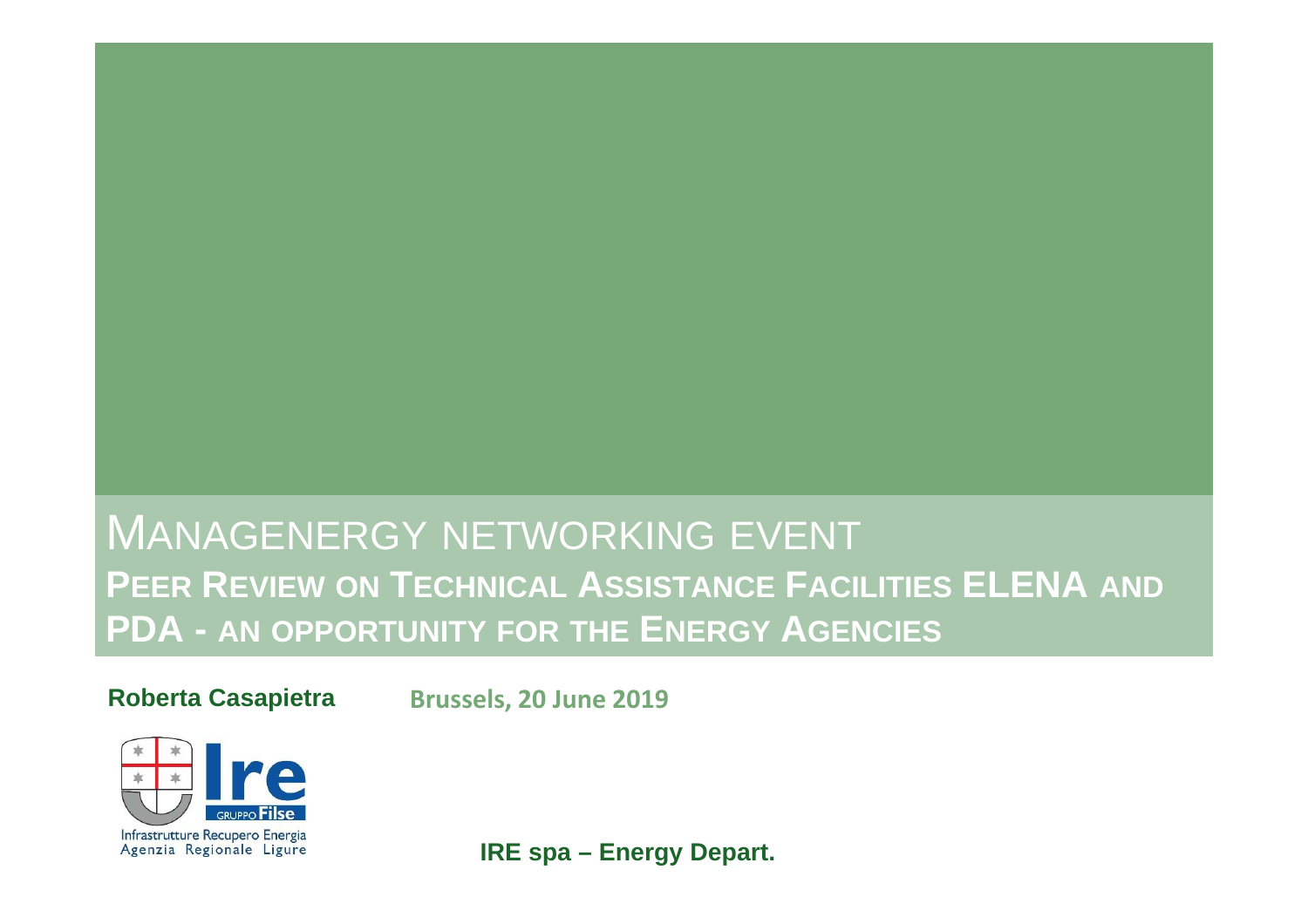## **IRE - WHO WE ARE**

**WHO** WE ARE: IRE SpA is a public equivalent body located in Genoa (IT) founded in 2014 by Liguria Region (Law nr. 6/2011) by merging the three companies (eg. the former regional energy agency ARE Liguria)

**MAIN AIM:** Aims of IRE are urban regeneration, infrastructures development and the implementation of energy policies in Liguria

**WHAT WE DO:** The Energy department of IRE deals with:

- •energy plans, energy balances, energy audits to support policy making
- •innovative energy financing programmes and investments aggregation (ELENA and PDA)
- •Covenant of Mayors and smart city
- •elaboration of feasibility studies and business plans for small RES
- • management of the energy certification of buildings process (regulation, software, checks, training)
- •purchase of gas and electricity on the market for public bodies
- •vocational training as well as information and communication on energy matters
- •European projects.

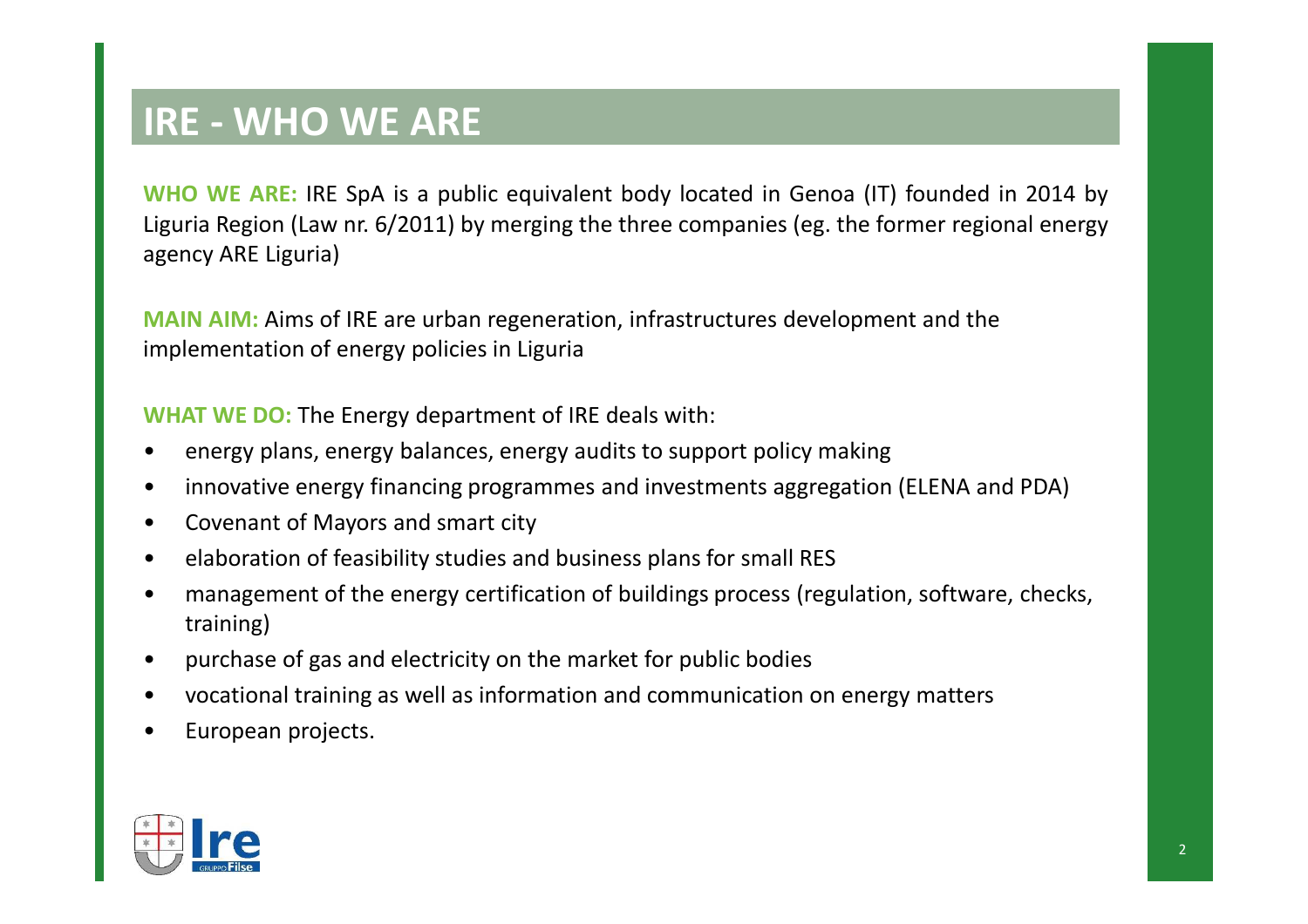## **LARGE SCALE PROJECTS**

Our experience

- -ELENA EIB «PROSPER»
- -H2020 PDA «ENERSHIFT»
- -ELENA EIB «GEN-IUS»

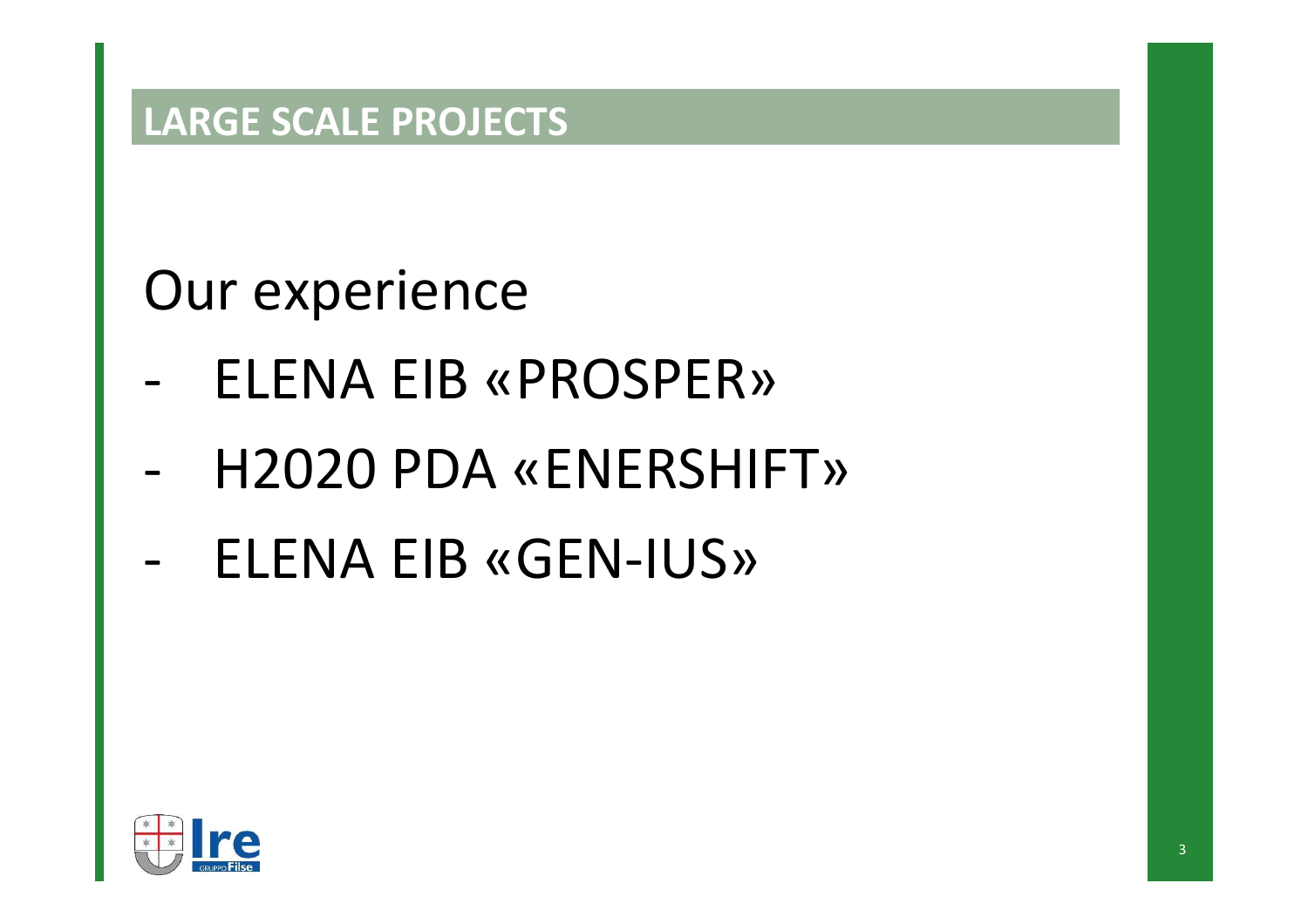## **EIB ELENA "Prosper"**

**Province of Savona Pact for Energy Efficiency and Renewables** Energy retrofitting of public buildings and street lighting + biomass heaters for greenhouses

Deriving from Covenant of Mayors promotion in the Province

**Duration**: Jan 2015-Dec 2017 (+ 1 year) **Initial Investment programme: €** 42 mio **Technical assistance facility:** 1,46 mio di €**EIB Cofinancing:** 1,34 mio di €**Leverage**: 1:32

**Savona Province** + 33 Municipalities **PARTNERSHIP** 



#### **Tasks**:

Elaboration of analyses (energy audits and lighting inventary) and tenders for Third Party Financing and ERDF funds application.

IRE supported the Province in the creation of the partnership, in the elaboration of the investment programme, in the preparation of the AF and in the contract set up phase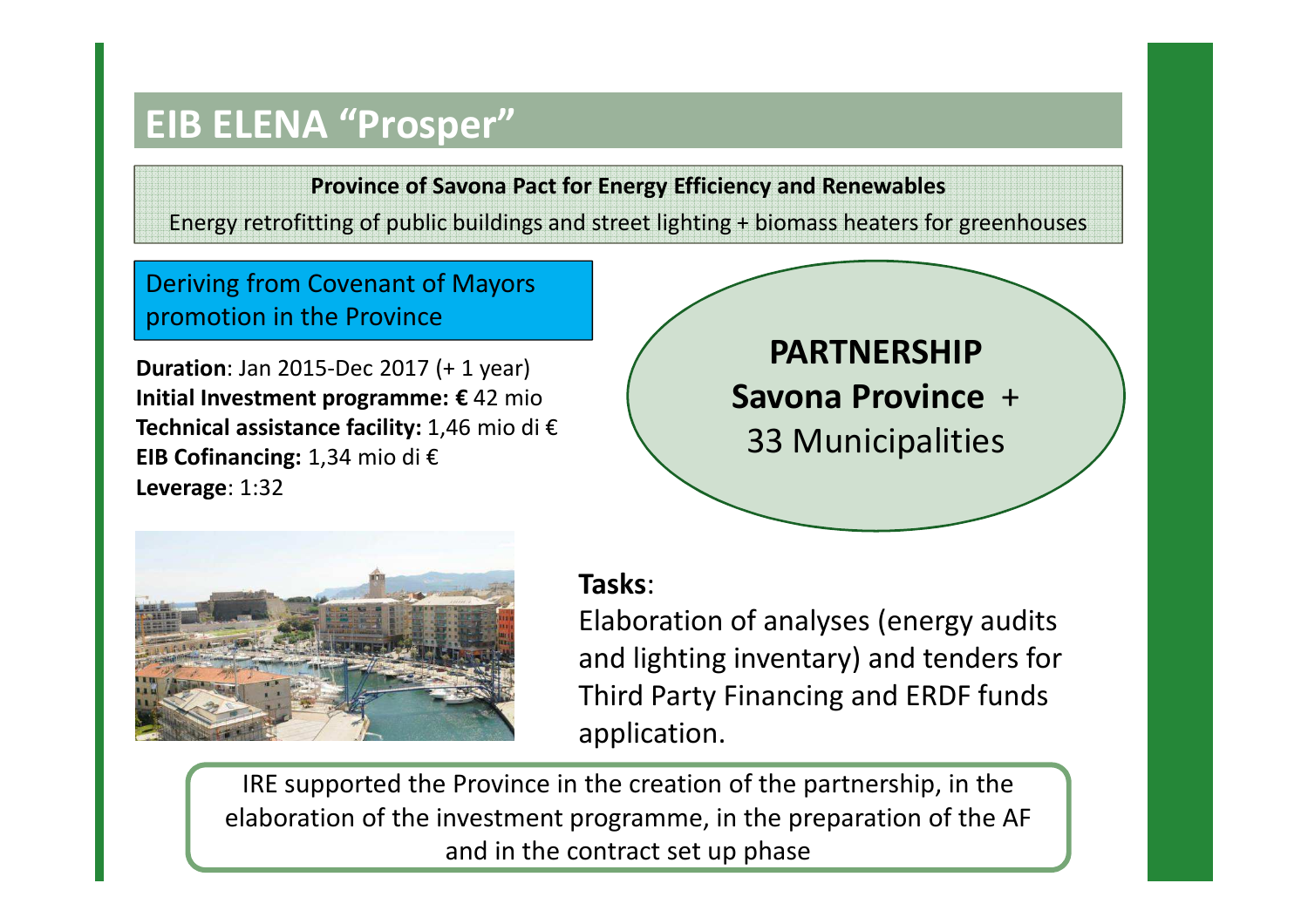## **EIB ELENA "Gen-Ius"**

**GENova – Innovative Urban Sustainability** Energy retrofitting of buildings, street lighting, domotics, smart energy districts

Deriving from Genova's SEAP and smart city process. Long preparation phase

**Duration**: 2018 -2020 **Total investment programme:** ≈ 40 mio €**EIB cofinancing:** ≈ 1,3 mio €**Leverage**: 1:30



**Participanty Schova Sander**), **Example 2**  aderenti**Metropolitan City** <sup>+</sup> **PARTNERSHIP Municipality Genova** 26 municipalities

#### **Tasks**:

Elaboration of analyses (energy audits and lighting inventory) and tenders for Third Party Financing.

IRE supported Genova in the creation of the partnership, in the elaboration of the investment programme, in the preparation of the AF and in the contract set up phase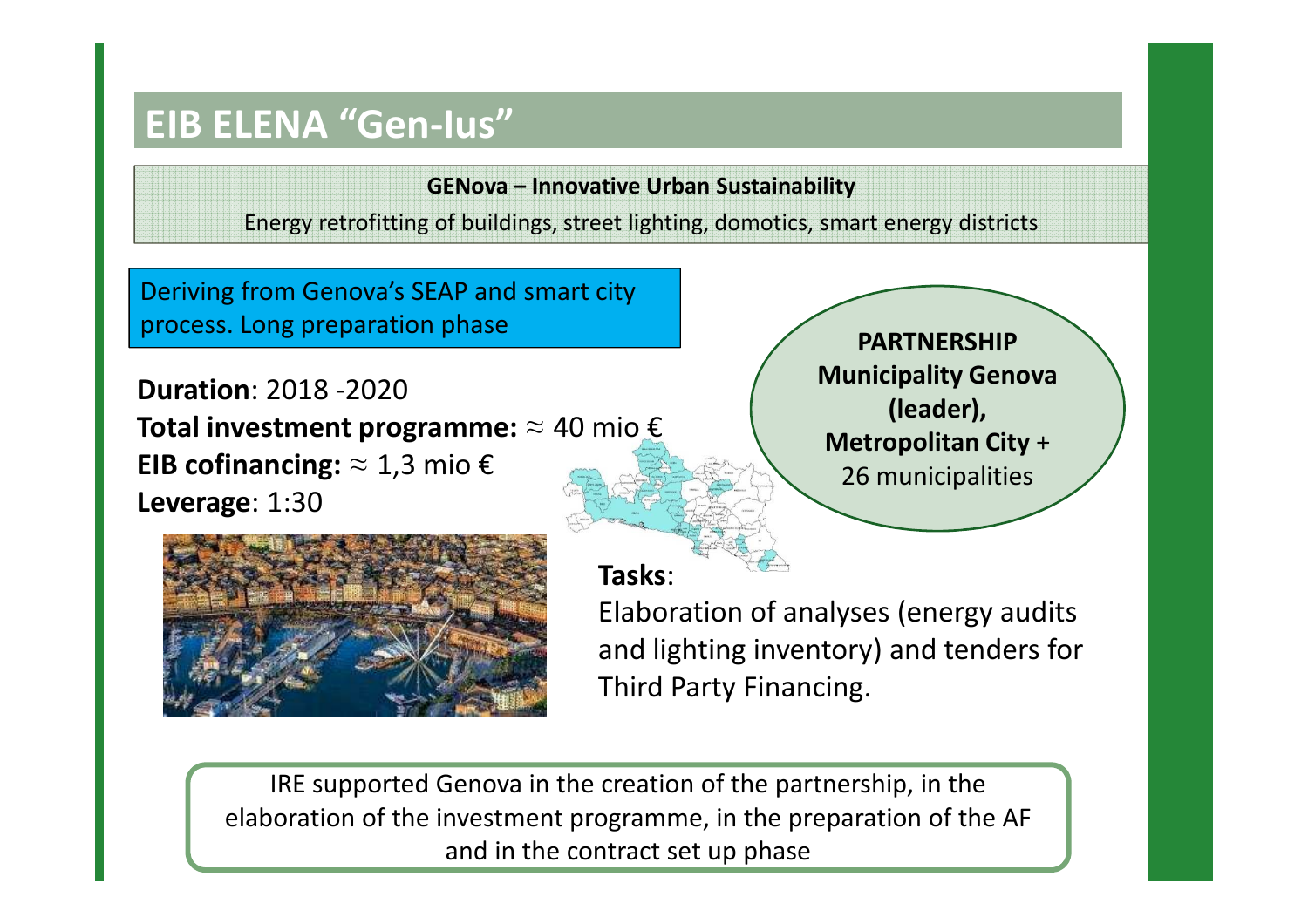## **H2020 PDA "enerSHIFT"**

**enerSHIFT - Social Housing Innovative Financing Tender for Energy** Energy retrofitting of social housing buildings

**Duration**: Feb 2016 – Jan 2019**Total investment**: 15 mio € **Project budget (100%):** ab 1 mio €**Partnership:** 7 local partners **Leverage**: 1:15



**PARTNERSHIP Liguria Region (leader), IRE,** 4 SHOs' + 3 tenants' syndicates

#### **Tasks**:

Elaboration of analyses (energy audits), financial scheme, tender documents, tenders for Third Party Financing and tenants training.

#### **IRE's role:**

Prepared the project proposal and is the main technical partner of the project, deliverying the technical aspects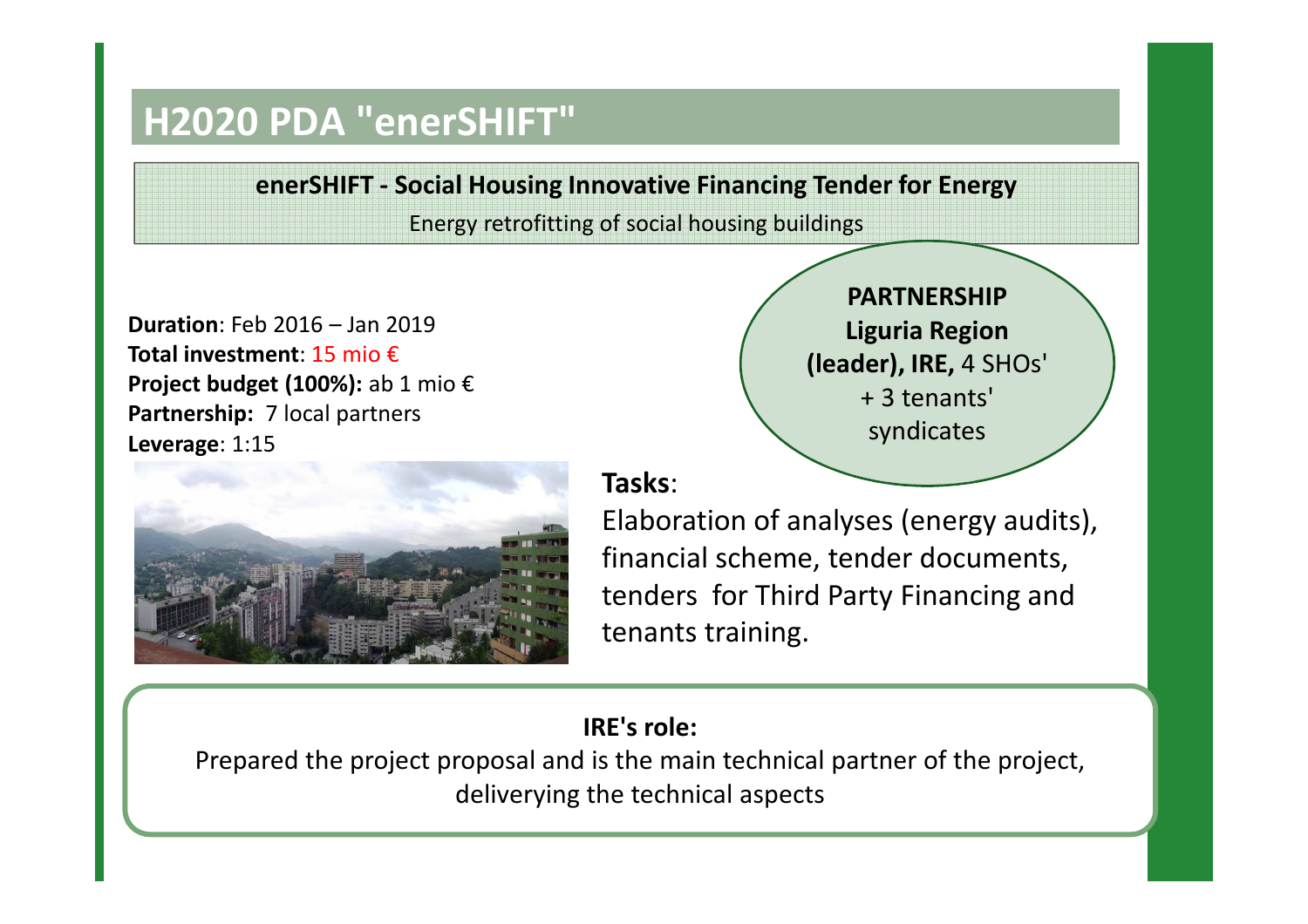## **COMMON ISSUES/LESSONS LEARNT 1/2**

# **Long preparation phase. Need to:**

- Create momentum
- **Examplify difficult technical issues**  $\blacksquare$
- Be able to speak to different audiences
- $\blacksquare$ Be able to overcome initial skepticism

## **Long development phase**

- Data collection is a long & wild process
- Calculations often not based on reliable data
- Need to have a much bigger roster of possible interventions as calculations often highlight lack of pre-feasibility
- Investment programme approval procedure

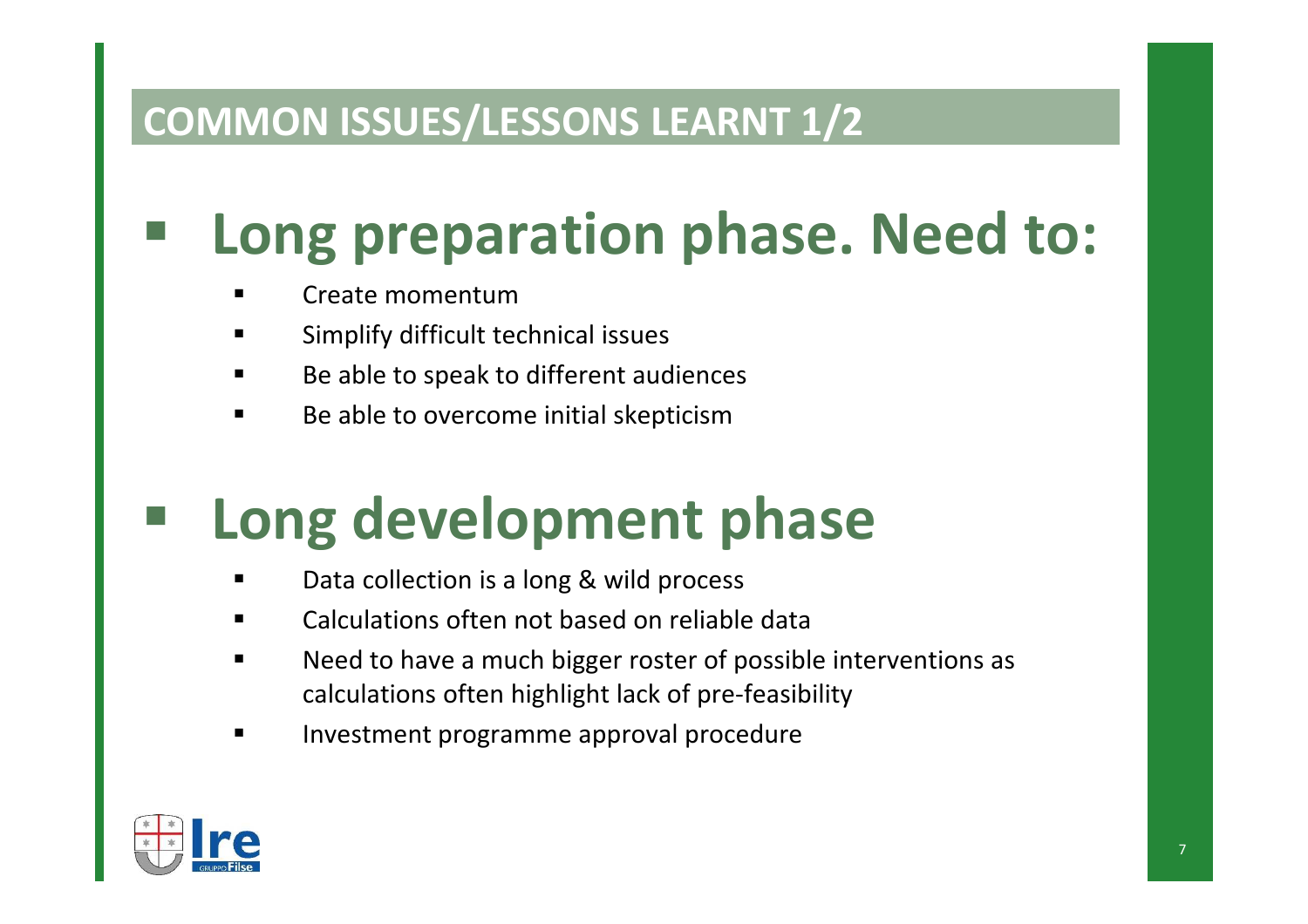## **COMMON ISSUES/LESSONS LEARNT 2/2**

# **Implementation phase**

- Continuous changes to investments (be flexible!)
- $\blacksquare$ Tenders duration and complexity
- $\blacksquare$ Market readyness
- $\blacksquare$ Normative changes
- $\blacksquare$ Political changes

# **Results can be quite different from the plans**

- П **Eg. Leverage**
	- **EXA)** ask local entities to provide you with a formal act committing to the investment programme
	- Better if higher than requested (1:15 or 1:20) due to a risk of losing investments during implementation phase

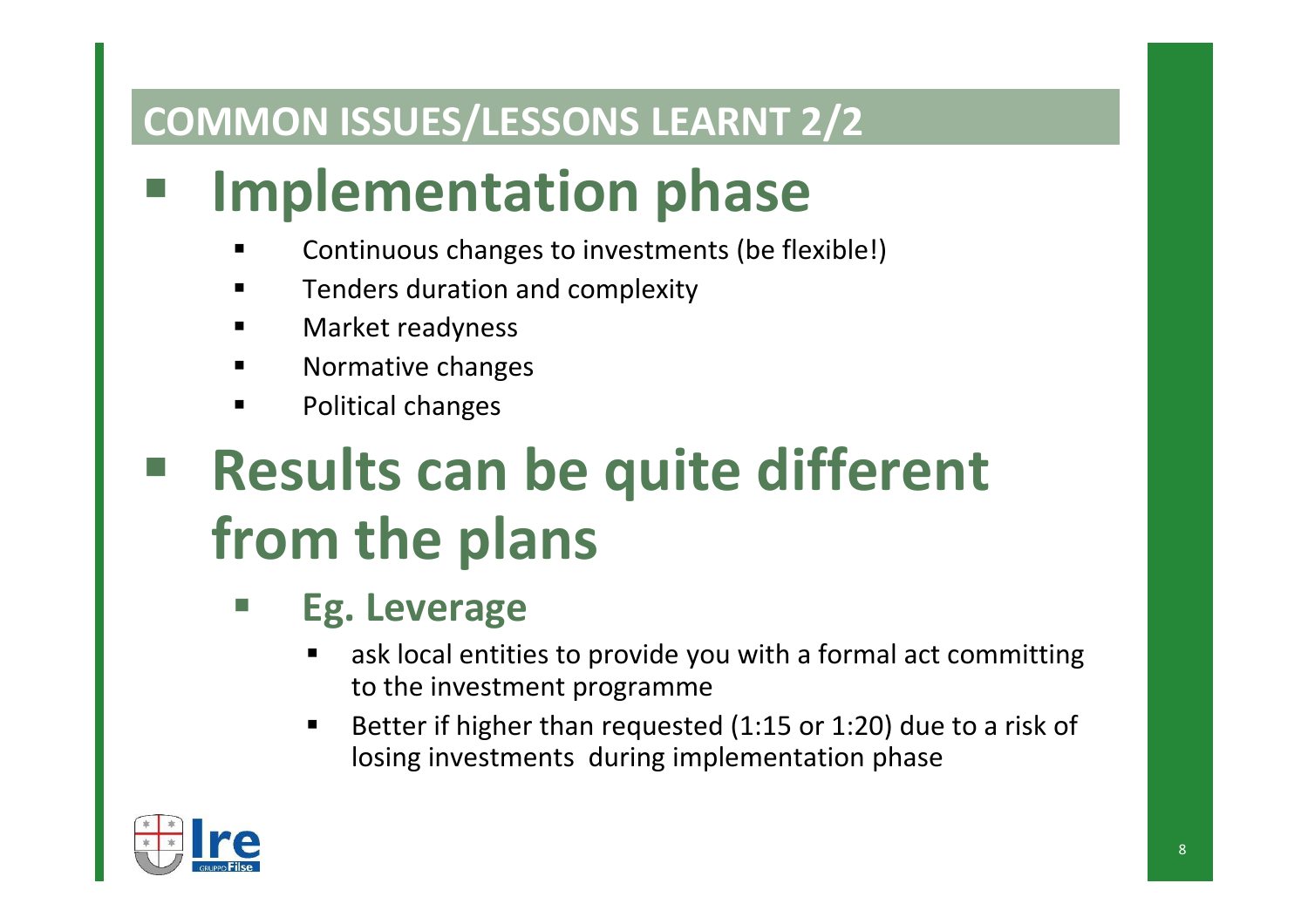## **BUT:**

- $\bullet$  **Peer learning and experienceexchange are very useful!**
- •**Innovation**
- **Technical know-how growth**
- • **Collaboration among different policy sectors**